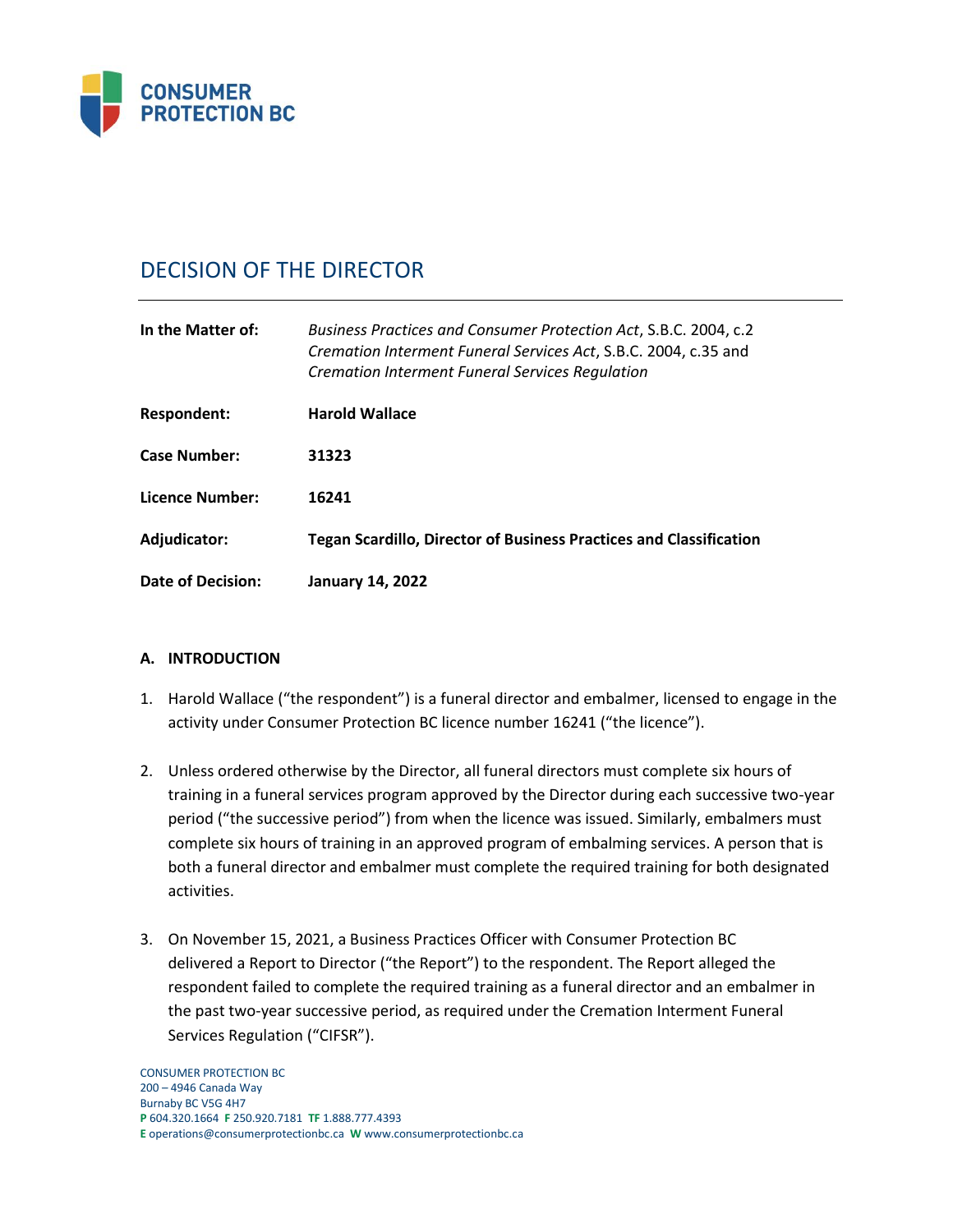Harold Wallace– January 2022 Determination Page 2 of 9

4. I have been delegated the authority of the Director to decide if a contravention to the legislation has taken place and what consequences, if any, should flow from a confirmed contravention.

## **B. OPPORTUNITY TO BE HEARD**

- 5. Prior to an action being taken under the *Business Practices and Consumer Protection Act* ("BPCPA") and the *Cremation Interment and Funeral Services Act* ("CIFSA"), the person subject to the action must be provided with an opportunity to be heard.
- 6. An opportunity to be heard notice ("the notice") was emailed to the respondent on November 15, 2021. It provided the respondent with the opportunity to submit a written reply to the Report by November 29, 2021. The notice indicated after the opportunity to respond was completed, a decision maker for Consumer Protection BC would determine whether the alleged violation(s) occurred. Possible licensing and enforcement consequences for a confirmed contravention were described in the notice.
- 7. The respondent did not provide a response to the report.
- 8. I conclude the requirement for providing an opportunity to be heard has been completed.

## **C. ALLEGED CONTRAVENTION(S)**

- 9. The Report advances the following allegation(s):
	- 1. The respondent contravened CIFSR section 38(1)(a) by failing to complete the minimum required six hours of training in a program of funeral services approved by the Director during the past two-year successive period commencing on the date the respondent was first issued a funeral director licence.
	- 2. The respondent contravened CIFSR section 38(1)(b) by failing to complete the minimum required six hours of training in a program of embalming services approved by the Director during the past two-year successive period commencing on the date the respondent was first issued an embalmer licence.

## **D. LEGISLATION**

10. The legislation relevant to the alleged contravention is contained in the CIFSR:

## *Continuing education*

*38 (1)A person licensed as a funeral director, embalmer or both must complete a minimum of*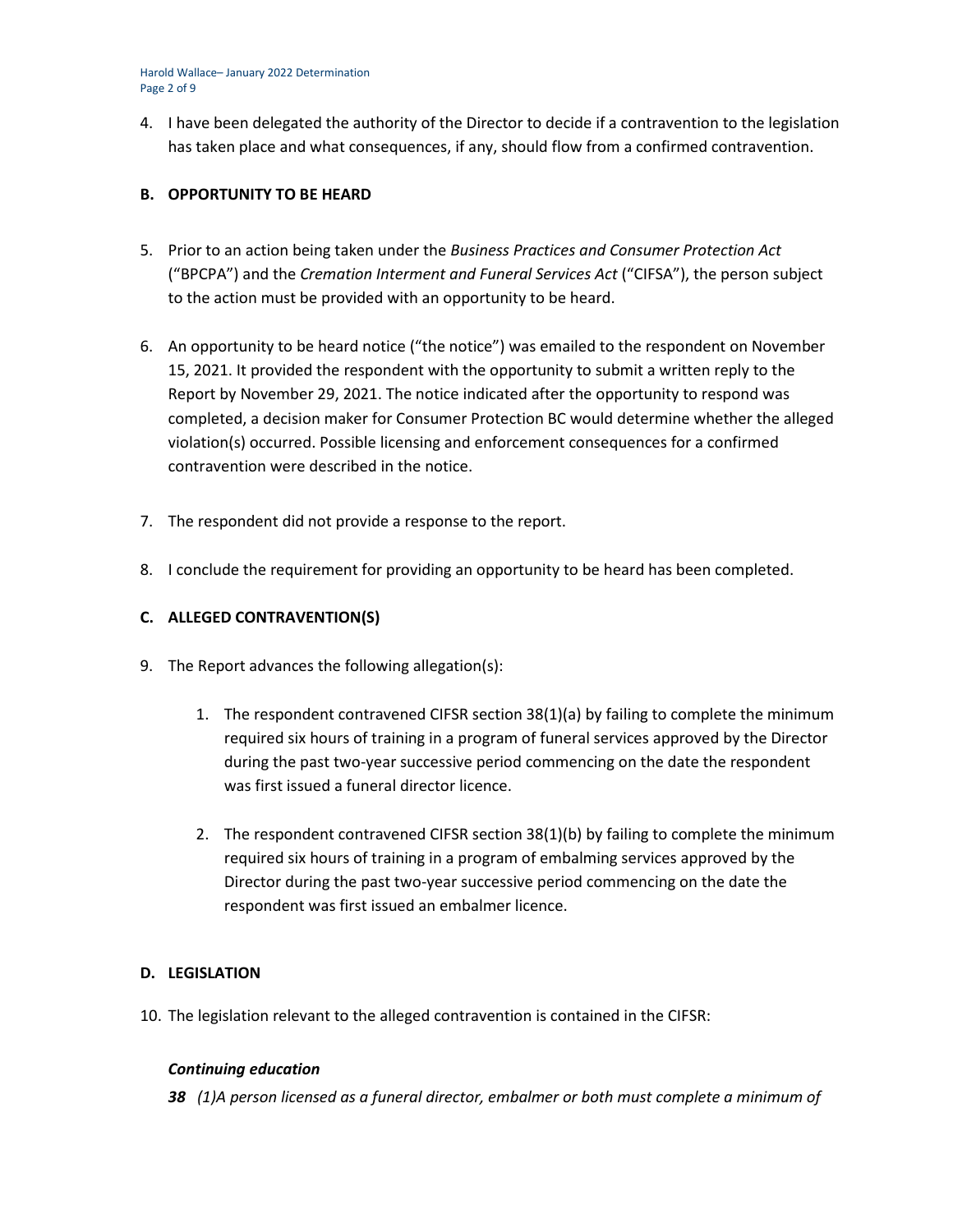*(a) 6 hours of training in a program of funeral services that is approved by the director, if licensed as a funeral director, (b) 6 hours of training in a program of embalming that is approved by the director, if licensed as an embalmer,*

*during each successive two-year period where the first two-year period commences on the date the person first received their licence to act as a funeral director or an embalmer or both in the Province.*

*(2) Despite subsection (1), the director may at any time require a funeral director or embalmer to take additional training in a program of funeral services education or embalming.*

## **E. EVIDENCE**

- 11. Without a response from the respondent, I am left with the evidence provided in the Report. I limit my comments to only the parts of the evidence necessary to give context to my decision.
- 12. The respondent was first issued the licence on September 15, 1999, to act and hold themselves out as a funeral director and embalmer.
- 13. The most recent successive two-year period from when the respondent was first issued the licence commenced September 15, 2019 to September 15, 2021.
- 14. On July 20, 2020, Consumer Protection BC emailed all licensed funeral directors and embalmers providing information about changes being made to share the status of individual continuing education training requirements. The communication provided a reminder that it is the responsibility of the funeral director and embalmer to ensure course completion documentation is submitted to Consumer Protection to receive credit for completion. It was also noted in the communication that funeral directors and embalmers would receive a status report every six months as a reminder of credits completed and how many credits remained due.
- 15. On July 21, 2020, the respondent was sent an email from Consumer Protection BC that showed the respondent had not completed any credits for embalming services or funeral services in the current two-year successive period. The communication noted the required education credits were due on "9/15/2021".
- 16. Before the end of the two-year successive period (September 15, 2019 to September 15, 2021), Consumer Protection BC did not receive any records showing the respondent had completed any of the required credits in funeral services or embalming services.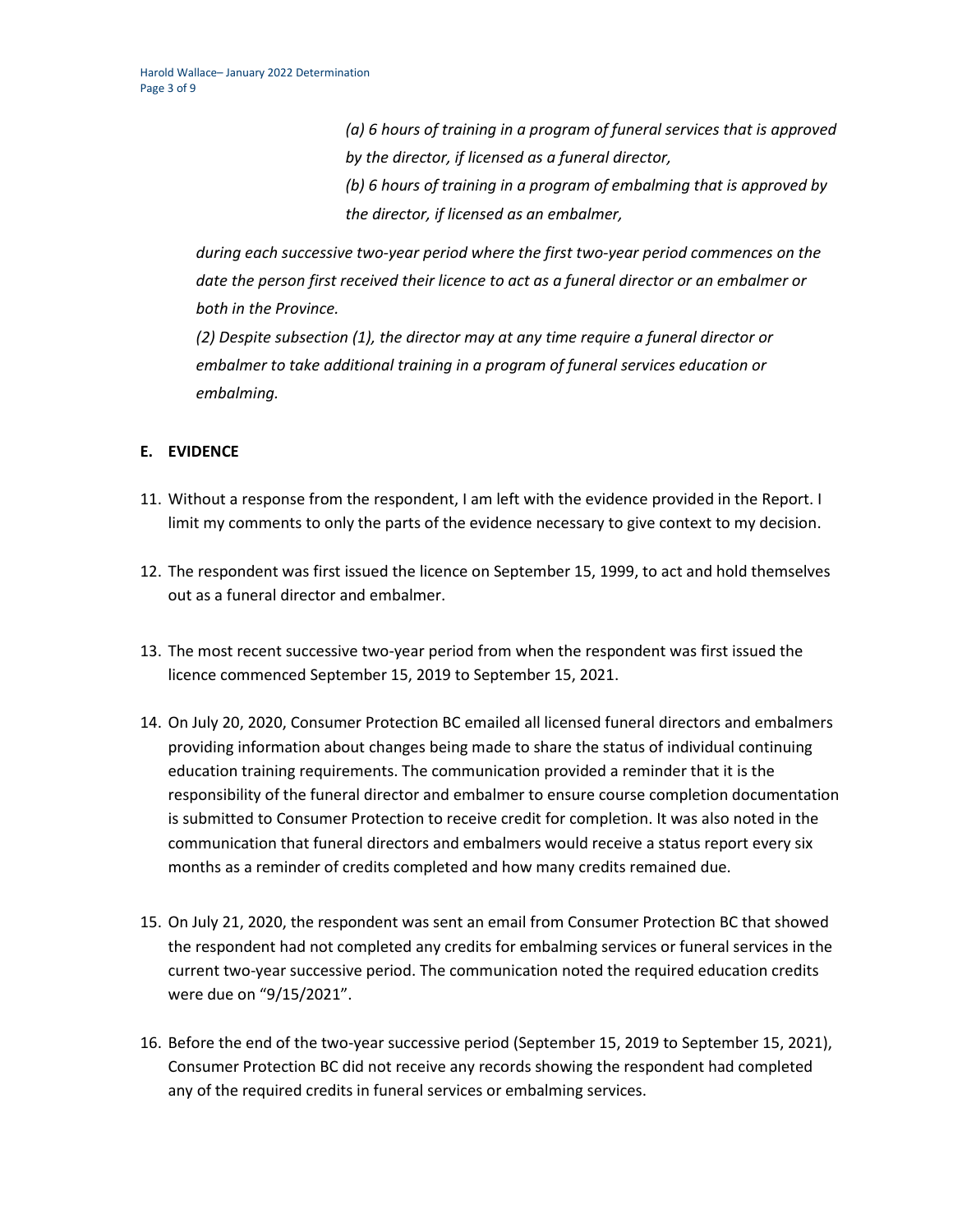17. The Report to Director was emailed to the respondent on November 15, 2021.

## **F. ANALYSIS**

18. The evidence clearly establishes in the last two-year successive period of September 15, 2019 to September 15, 2021, the respondent was required to complete a minimum of six hours in an approved program of funeral services and a minimum of six hours in an approved program of embalming services. The responded did not complete the required training before the end of the last two-year successive period; therefore, I find the respondent contravened CIFSR section 38(1)(a) and 38(1)(b).

## **G. DUE DIGILENCE**

19. The respondent is entitled to the complete defence of due diligence against the allegation if they show that all reasonable steps were taken to *prevent* the contravention from happening. The onus is on the respondent to establish this defence. I was not presented with any evidence to show due diligence by the respondent.

## **H. CONCLUSION**

20. I conclude the respondent contravened CIFSR section 38(1)(a) and 38(1)(b) by failing to complete the minimum required six hours of training in a program of funeral services and embalming services approved by the Director during the past two-year successive period (September 15, 2019, to September 15, 2021) from when the licence was first issued.

## **I. LICENSING AND ENFORCEMENT ACTION**

- 21. As the Director determining that a contravention has occurred, I may take one or more of the following actions:
	- suspend, cancel a license and/or impose conditions on a license (BPCPA section 146 and CIFSA section 55(3);
	- accept an undertaking on terms I consider appropriate (BPCPA section 154 and CIFSA section 56(2)(b);
	- issue a compliance order to take specified further corrective action, and to repay Consumer Protection BC costs of this inspection and any associated legal costs (BPCPA section  $155(4)(c)(d)$  and CIFSA section 56(2)(c);
	- impose an administrative penalty of up to \$5,000 on an individual (BPCPA section 164-165) BPCPA and CIFSA section 58)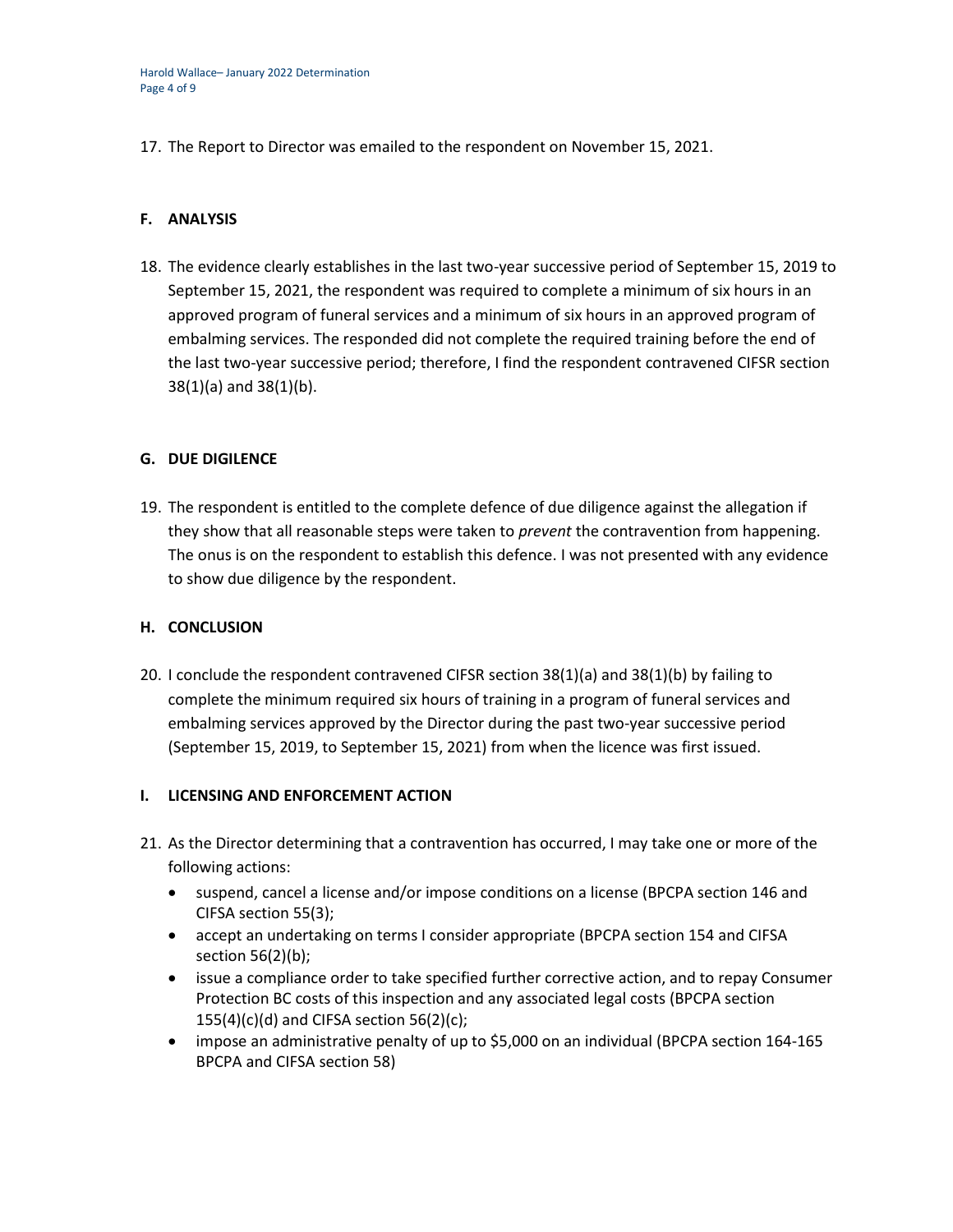## **Compliance Order**

- 22. Education requirements are in place to ensure funeral directors and embalmers stay up to date and expand in their level of skill and knowledge to perform the functions of the profession. I am not comfortable in allowing the respondent to maintain the licence without acquiring the full training that should have been obtained during the last two-year successive period. Therefore, I exercise my authority under BPCPA section 155(4)(c) and CIFSA 56(2)(c) to order that the respondent complete the education requirements in a program of funeral services and in a program of embalming services to satisfy the minimum requirements that period. The respondent must also provide proof of course completion to Consumer Protection BC. These courses will be applied to the  $2019 - 2021$  period to satisfy the requirements for the  $2019 - 100$ 2021 period. For clarity, the respondent must still complete a minimum of 6 hours of approved training in a program of funeral services and a minimum of 6 hours of approved training in a program of embalming services during the current successive period of 2021 - 2023. The precise terms are described in the Compliance Order attached to this decision.
- 23. I also exercise my authority under BPCPA section 155(4)(d) and CIFSA section 56(2)(c) to require the respondent reimburse Consumer Protection BC *partial* inspection costs associated with preparing the Report in the amount of \$150.00. Details of payment are described in the attached Compliance Order.

## **Administrative Penalty**

- 24. As per CIFSA section 58(1), an administrative monetary penalty ("AMP") may be imposed where a person contravenes a prescribed provision of the CIFSR. A contravention to CIFSA section 38(1)(a) and/or 38(1)(b) is prescribed by the Administrative Penalties Regulation and may, therefore, attract an AMP.
- 25. Although open to me to impose an administrative penalty for each contravention, I have decided to only impose an AMP for the contravention to section 38(1)(a) for failing to complete the minimum required six hours of training in a program of funeral services approved by the Director.
- 26. BPCPA section 164(2) and CIFSA section 58(3) set out the following factors that must be considered before imposing an AMP:
	- (a) previous enforcement actions for contraventions of a similar nature by the respondent
	- (b) the gravity and magnitude of the contravention
	- (c) the extent of the harm to others resulting from the contravention
	- (d) whether the contravention was repeated or continuous
	- (e) whether the contravention was deliberate
	- (f) any economic benefit derived by the person from the contravention
	- (g) the person's efforts to correct the contravention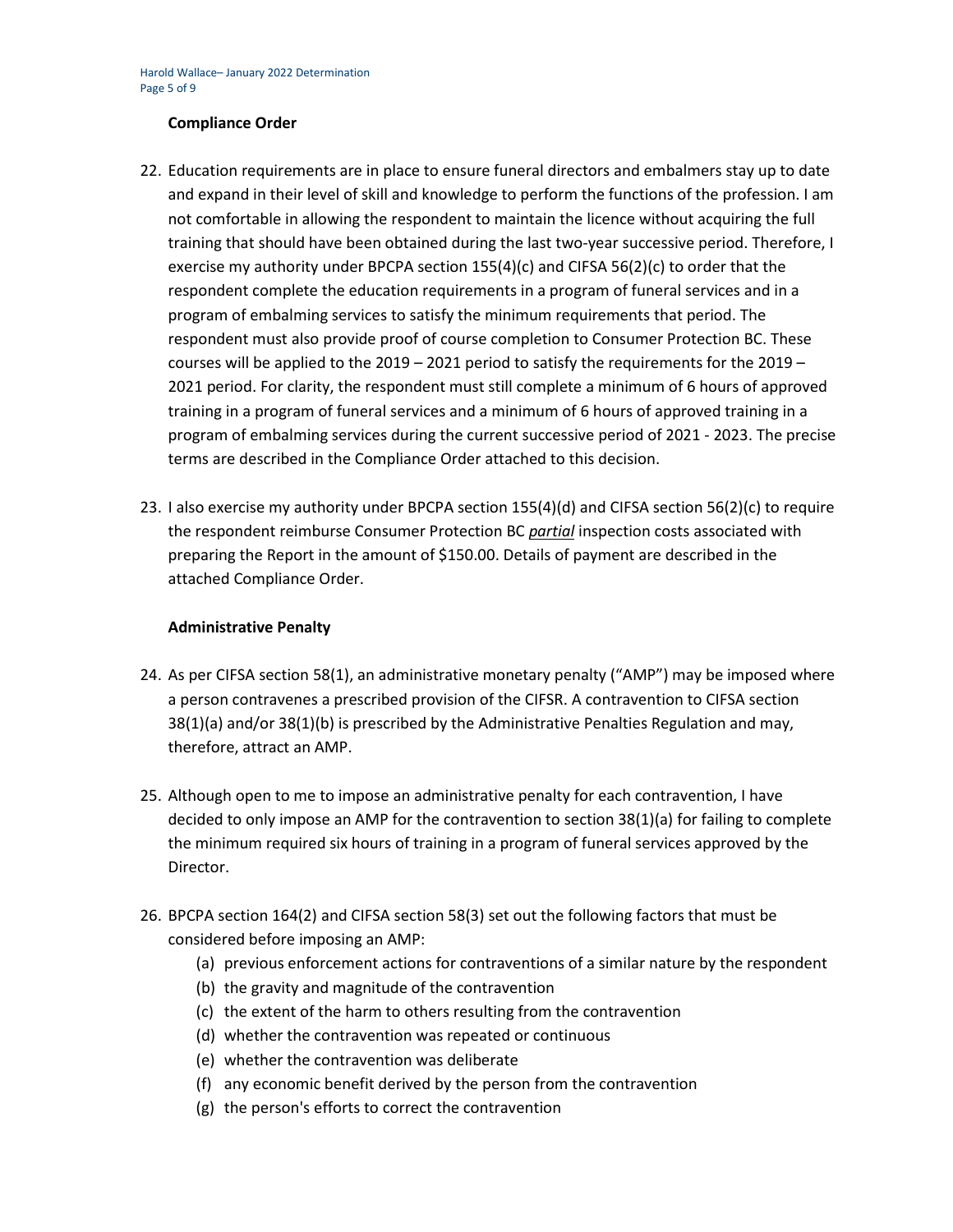- 27. For the contravention at issue, I consider all these factors to decide whether an AMP should be imposed. If imposing an AMP, to determine the *amount* that should be imposed, I consider the BPCPA section 164(2) and CIFSA section 58(3) factors together with the Consumer Protection BC policy, "Calculation of Administrative Monetary Penalties Policy and Procedures" (the "Policy"). The Policy model and rationale are discussed below.
- 28. The Policy, normally applied by Consumer Protection BC, sets out how the AMP amount is calculated, starting with a base penalty amount. The Policy helps to ensure calculations of AMP amounts are consistent, transparent, flexible, and proportionate to the contraventions at issue, and that suppliers subject to AMPs know how Consumer Protection BC interprets the BPCPA and CIFSA and analyses the criteria determining AMP amounts. Consumer Protection BC has developed the Policy from its experience and expertise in providing consumer protection services, and from its mandate to administer the BPCPA and CIFSA in the public interest.
- 29. According to the Policy, contraventions for which AMPs are imposed are first categorized into Type A, Type B, or Type C, as set out in the Appendix. Consumer Protection BC makes these assignments based on its purposes and experience in delivering consumer protection services in the public interest, and the consideration of two factors: (1) the inherent severity of harm specific to the contravention, and (2) the probability that a person will experience harm from the contravention.
- 30. After categorization of the contravention, the decision maker considers a set of "adjustment factors" laid out in the Policy. These "adjustment factors" are based on section 164 (2), plus one additional criterion consistent with the legislation. The Policy requires the decision maker to choose a "gravity" value for each adjustment factor based on consideration of the relevant aggravating or mitigating circumstances.
- 31. When applying the Policy, the decision maker is considering all the factors under BPCPA section 164 (2) and CIFSA section 58(3) in their calculation or analysis of the AMP amount that should be imposed. The decision maker continues by then deciding in their discretion whether the amounts in the Policy or different amounts imposed based on consideration of the factors under BPCPA section 164 (2) and CIFSA section 58(3) (and one additional related criterion) and any other relevant circumstances.
- 32. In the respondent's opportunity to be heard notice, I identified the Policy and advised that it will be applied as part of any decision that may impose an AMP. This notice further stated that the Policy can be viewed on our website and would be otherwise provided to the respondent in paper form upon its request. Therefore, in this hearing the respondent had an opportunity to respond to the Policy by making submissions on the appropriateness of its application or its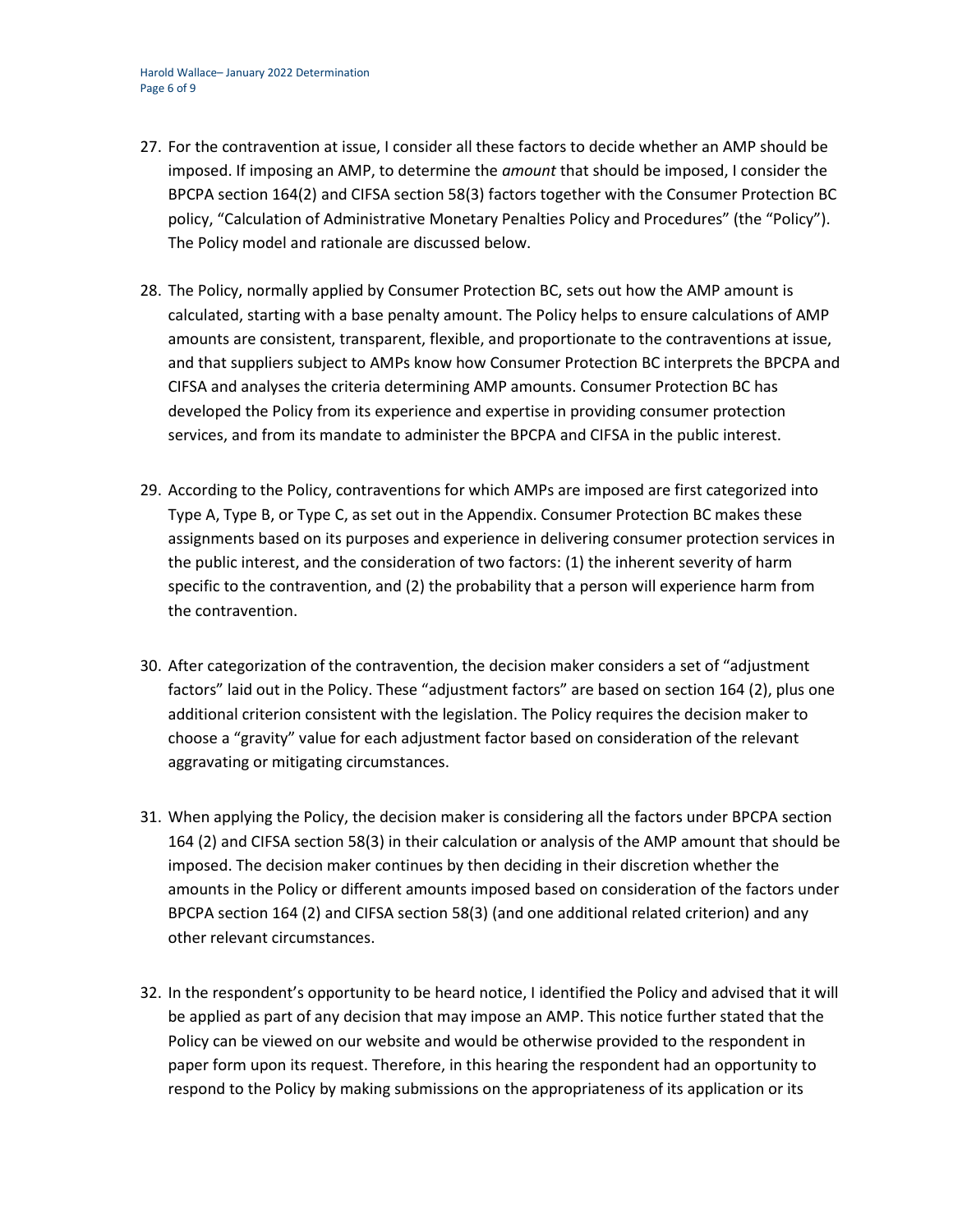consistency with criteria in the BPCPA and CIFSA. However, in this hearing I have not received any submissions from the respondent on the Policy.

33. I have determined that an AMP should be imposed for the respondent's failure to complete the minimum required six hours of training in a program of funeral services approved by the Director during the past 2-year successive period (September 15, 2019, to September 15, 2021), beginning from when the licence was first issued. I now will consider the specific AMP to be applied.

## **Calculation of the AMP amounts**

- 34. I first apply the Policy to calculate an AMP amounts. I then decide whether that amount or a different amount should be imposed based on consideration of the factors under BPCPA section 164(2) and CIFSA section 58(3), and one additional criterion, and any other relevant circumstances.
- 35. A breach to CIFSR section 38(1)(a) is a Type A contravention under the Policy (page 20 Appendix A, line 225). I agree with this categorization given the circumstances of this violation. It represents the appropriate level of severity and potential harm for prescribed contraventions according to the Policy.
- 36. Consequently, according to the AMP "Matrix" in part 4.3 (page 5) of the Policy, the "base" amount for penalty is \$500.00 for an individual.
- 37. My assessment of the adjustment factors applicable to these contraventions under the Policy's penalty matrix is set out in the table below.

| <b>Adjustment Factor</b>                                                               | <b>Effect</b><br><b>on</b><br>Gravity | <b>Analysis</b>                                                                                                                            |
|----------------------------------------------------------------------------------------|---------------------------------------|--------------------------------------------------------------------------------------------------------------------------------------------|
| <b>Previous</b><br>enforcement<br>actions for<br>contraventions of a<br>similar nature | $\mathbf 0$                           | There are no previous enforcement actions by Consumer<br>Protection BC against the respondent. I maintain the gravity level<br>at neutral. |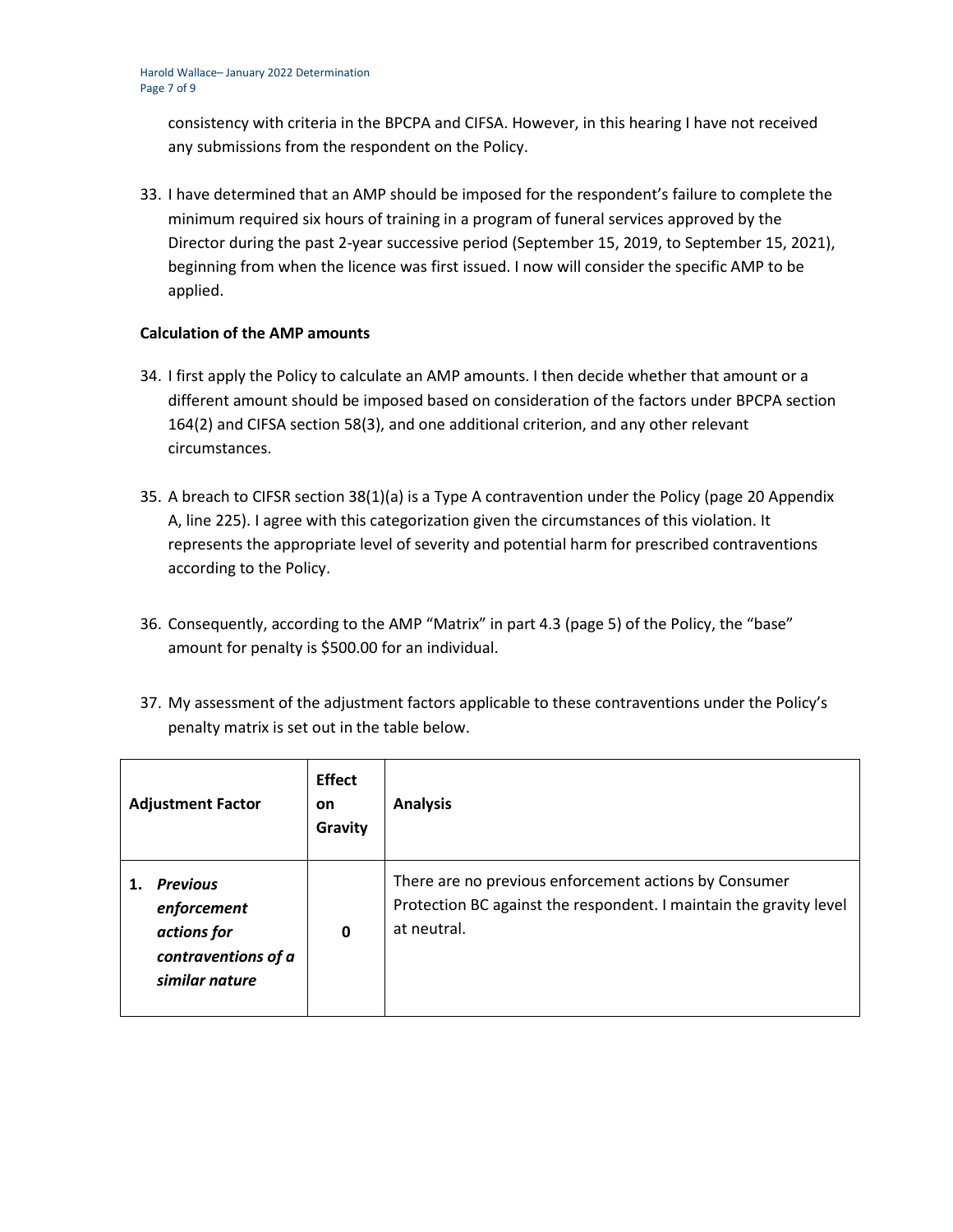| 2. | <b>Gravity and</b><br>magnitude of the<br>contravention                                                                  | $\mathbf{0}$ | As mentioned in the decision, continuing education requirements<br>are in place to ensure funeral directors and embalmers grow and<br>expand their knowledge in the profession. The respondent has<br>continued to offer its service and professional expertise as a<br>funeral director without completing the requisite training.<br>Imposing an AMP is intended to correct the non-compliance and<br>deliver a message to the respondent about completing their<br>education requirements into the future. I maintain the gravity<br>level at neutral. |
|----|--------------------------------------------------------------------------------------------------------------------------|--------------|-----------------------------------------------------------------------------------------------------------------------------------------------------------------------------------------------------------------------------------------------------------------------------------------------------------------------------------------------------------------------------------------------------------------------------------------------------------------------------------------------------------------------------------------------------------|
| З. | <b>Extent of the harm</b><br>to others resulting<br>from the<br>contravention                                            | 0            | There is no evidence or basis to infer harm to others resulting<br>from the contraventions. I maintain the gravity level at neutral.                                                                                                                                                                                                                                                                                                                                                                                                                      |
| 4. | <b>Whether the</b><br>contravention was<br>repeated or<br>continuous                                                     | $\mathbf 0$  | The contravention was not repeated or continuous. I maintain<br>the gravity level at neutral.                                                                                                                                                                                                                                                                                                                                                                                                                                                             |
| 5. | <b>Whether the</b><br>contravention was<br>deliberate                                                                    | 0            | I have no reason to believe the respondent's actions were of a<br>deliberate or intentional nature. I maintain the gravity level at<br>neutral.                                                                                                                                                                                                                                                                                                                                                                                                           |
|    | 6. Economic benefit<br>derived by the<br>person from the<br>contraventions                                               | 0            | I have no reason to believe the respondent derived any economic<br>benefit from the contravention. I maintain the gravity level at<br>neutral.                                                                                                                                                                                                                                                                                                                                                                                                            |
| 7. | <b>Whether the person</b><br>made reasonable<br>efforts to mitigate<br>or reverse the<br>effects of the<br>contravention | 0            | I have not been provided with any evidence to show the<br>respondent has taken steps to reverse the effects of the<br>contravention. I maintain the gravity level at neutral.                                                                                                                                                                                                                                                                                                                                                                             |